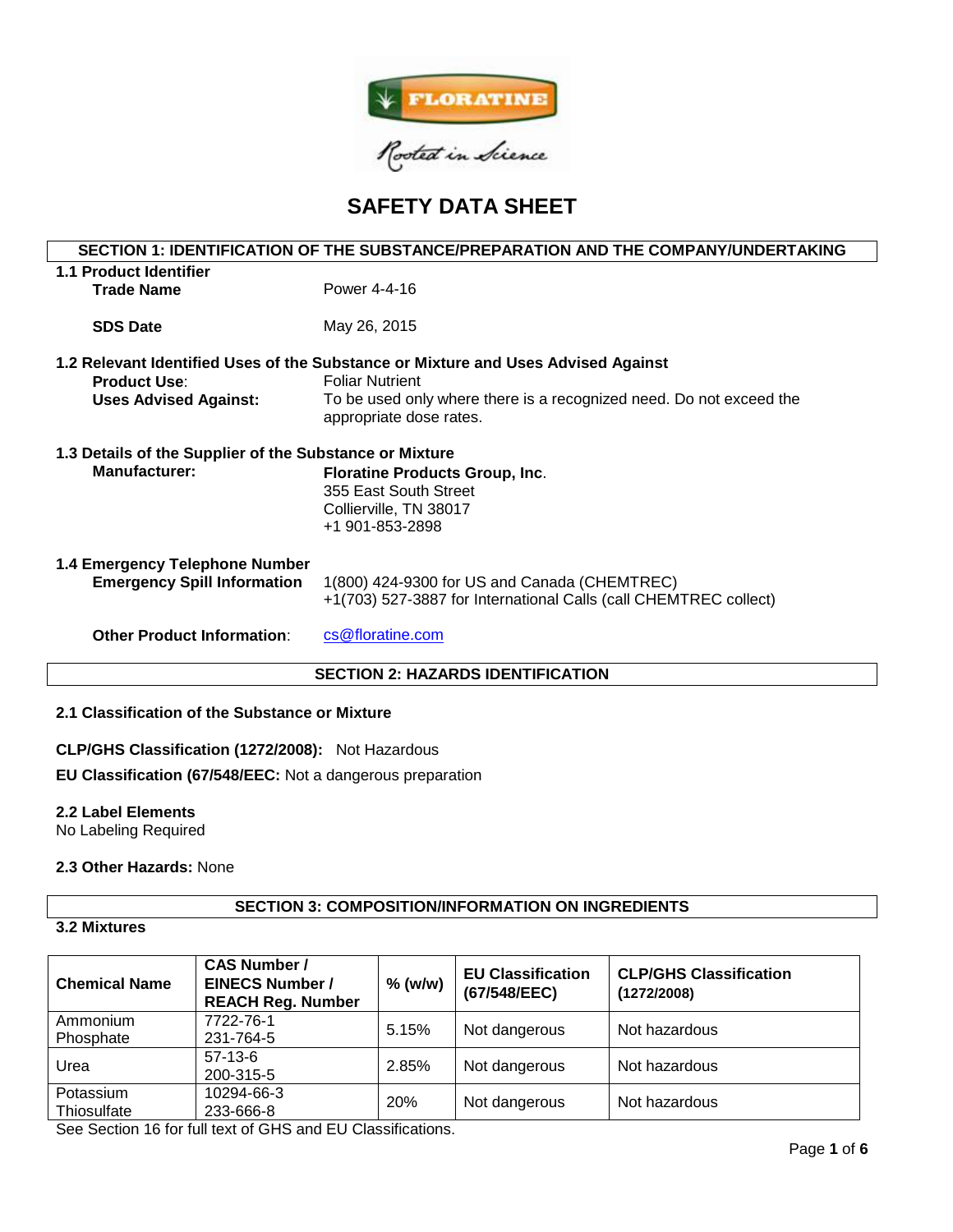## **SECTION 4: FIRST AID MEASURES**

#### **4.1 Description of First Aid Measures**

**First Aid**

**Eye contact:** Immediately flush eye with water for at least 15 minutes while lifting the upper and lower lids. Seek medical attention if irritation persists.

**Skin contact:** Wash with soap and water. Get medical attention if irritation develops.

- **Inhalation:** Remove victim to fresh air. Get medical attention if irritation persists.
- **Ingestion:** Do not induce vomiting unless directed to do so my medical personnel. If the person is alert, have them rinse their mouth with water and sip one glass of water. Call a poison center of physician for advice. Never give anything my mouth to an unconscious or drowsy person.

#### **See Section 11 for more detailed information on health effects.**

**4.2 Most Important symptoms and effects, both acute and delayed:** May cause mild eye irritation. May cause skin irritation on prolonged or repeated use. Ingestion may cause gastrointestinal irritation with nausea and diarrhea.

**4.3 Indication of any immediate medical attention and special treatment needed**: Immediate medical attention should not be needed unless large amounts are swallowed.

## **SECTION 5: FIREFIGHTING MEASURES**

**5.1 Extinguishing Media:** Use any media that is suitable for the surrounding fire. Water can be used to cool fire exposed containers

**5.2 Special Hazards Arising from the Substance or Mixture Unusual Fire and Explosion Hazards:** None **Combustion Products:** Not combustible

**5.3 Advice for Fire-Fighters:** Self-contained breathing apparatus and protective clothing should be worn in fighting fires involving chemicals. Determine the need to evacuate or isolate the area according to your local emergency plan. Use water spray to keep fire exposed containers cool.

#### **SECTION 6: ACCIDENTAL RELEASE MEASURES**

#### **6.1 Personal Precautions, Protective Equipment and Emergency Procedures:**

Wear appropriate protective equipment. Avoid direct contact with spilled material.

#### **6.2 Environmental Precautions:**

Prevent entry in storm sewers and waterways. Report spill as required by local and national regulations.

## **6.3 Methods and Material for Containment and Cleaning Up:**

Collect with an inert absorbent material and place in an appropriate container for disposal. Wash spill site with water. Contain large spills and collect as much liquid as possible into containers for use.

#### **6.4 Reference to Other Sections:**

Refer to Section 8 for personal protective equipment and Section 13 for disposal information.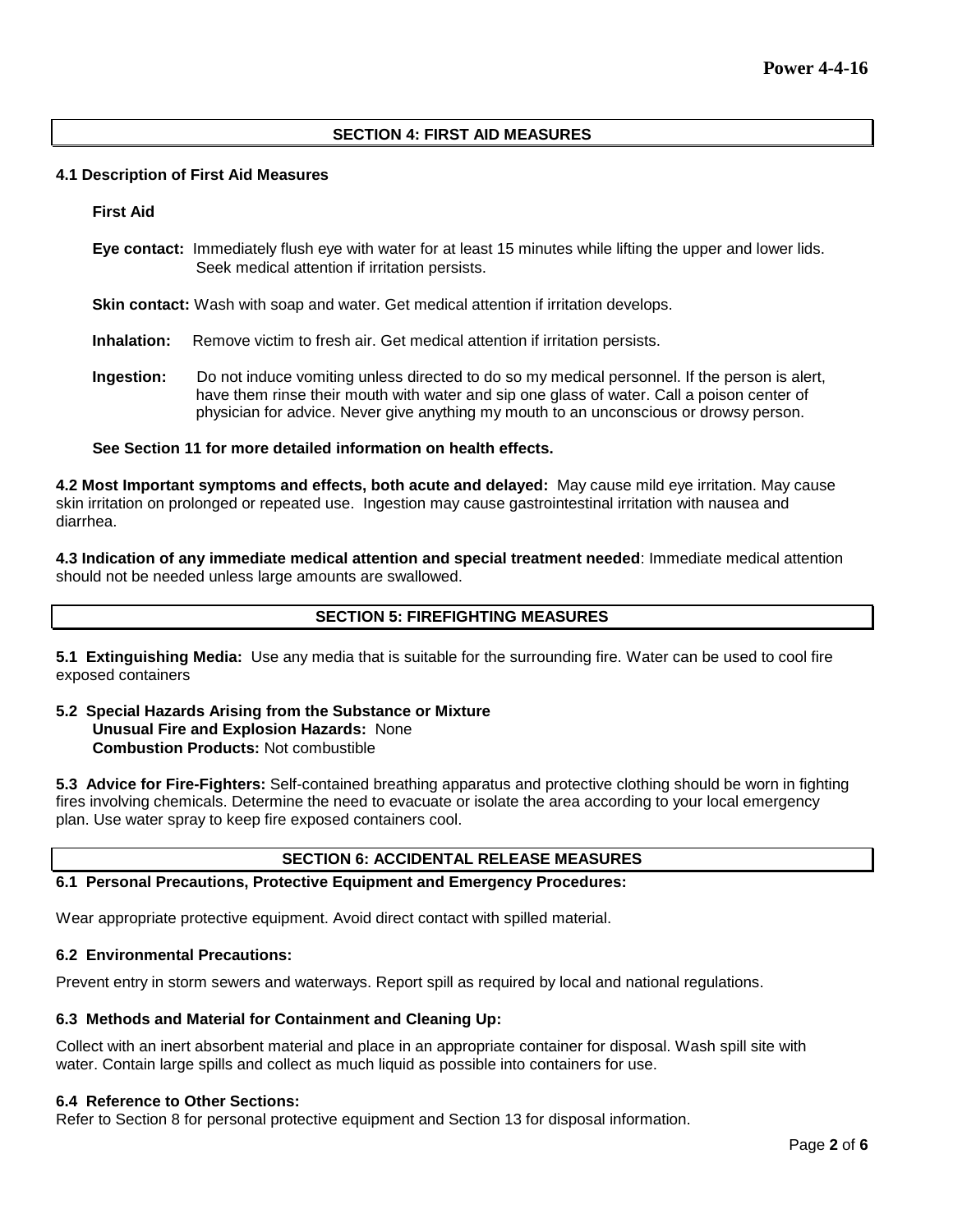## **SECTION 7: HANDLING and STORAGE**

## **7.1 Precautions for Safe Handling**:

Avoid eye and prolonged skin contact. Use with adequate ventilation. Use reasonable care in handling. Do not eat, drink or smoke while using product. Wash thoroughly with soap and water after handing.

## **7.2 Conditions for Safe Storage, Including any Incompatibilities**:

Protect containers from physical damage. Keep from freezing. Keep containers closed. Empty containers retain product residues. Follow all SDS precautions in handling empty containers. Store away from food and feed. Store away from oxidizing materials.

#### **7.3 Specific end use(s):**

**Industrial uses:** None identified **Professional uses:** Foliar Nutrient

| <b>SECTION 8: EXPOSURE CONTROLS/PERSONAL PROTECTION</b> |                           |                  |                  |                                  |  |
|---------------------------------------------------------|---------------------------|------------------|------------------|----------------------------------|--|
| 8.1 Control Parameters:                                 |                           |                  |                  |                                  |  |
| <b>Chemical Name</b>                                    | <b>US OEL</b>             | EU IOEL          | UK OEL           | <b>Biological Limit</b><br>Value |  |
| Ammonium Phosphate                                      | None Established          | None Established | None Established | None Established                 |  |
| Urea                                                    | 10 mg/m3 TWA<br>AIHA WEEL | None Established | None Established | None Established                 |  |
| Potassium Thiosulfate                                   | None Established          | None Established | None Established | None Established                 |  |

#### **8.2 Exposure Controls:**

**Recommended Monitoring Procedures:** None.

**Appropriate Engineering Controls:** Good outdoor ventilation should be adequate under normal conditions.

#### **Personal Protective Measurers**

**Eye/face Protection:** Chemical goggles recommended if needed to avoid eye contact.

**Skin Protection:** Impervious clothing is recommended if needed to avoid prolonged/repeated skin contact.

**Hands:** Impervious gloves are recommended if needed to avoid prolonged/repeated skin contact.

**Respiratory Protection:** None needed under normal use conditions with adequate ventilation. If mists are irritating, an approved particulate respirator can be used. Use respirators in accordance with local and national regulations.

**Other protection:** Suitable washing facilities should be available in the work area.

| <b>SECTION 9: PHYSICAL and CHEMICAL PROPERTIES</b>            |                                                             |  |  |  |
|---------------------------------------------------------------|-------------------------------------------------------------|--|--|--|
| 9.1 Information on basic Physical and Chemical Properties     |                                                             |  |  |  |
| Appearance: Black liquid<br><b>Odor:</b> Slightly sweet odor. |                                                             |  |  |  |
| <b>Odor Threshold: Not applicable</b>                         | $pH: 6-8$                                                   |  |  |  |
| <b>Melting/Freezing Point: Not available</b>                  | Boiling Point: 104-110°C                                    |  |  |  |
| <b>Flash Point: None</b>                                      | <b>Evaporation Rate: Same as water</b>                      |  |  |  |
| <b>Lower Flammability Limit: None</b>                         | Vapor Pressure: Greater than 1                              |  |  |  |
| <b>Upper Flammability Limit: None</b>                         |                                                             |  |  |  |
| Vapor Density(Air=1): Same as water                           | <b>Relative Density: 1.32</b>                               |  |  |  |
| <b>Solubility: Complete</b>                                   | <b>Octanol/Water Partition Coefficient: Not established</b> |  |  |  |
| <b>Autoignition Temperature: None</b>                         | <b>Decomposition Temperature: Not applicable</b>            |  |  |  |
| Viscosity: Not established                                    | <b>Explosive Properties: None</b>                           |  |  |  |
| <b>Oxidizing Properties: None</b>                             | Specific Gravity ( $H_2O = 1$ ): 1.32                       |  |  |  |
| <b>Molecular Formula: Mixture</b>                             | <b>Molecular Weight: Mixture</b>                            |  |  |  |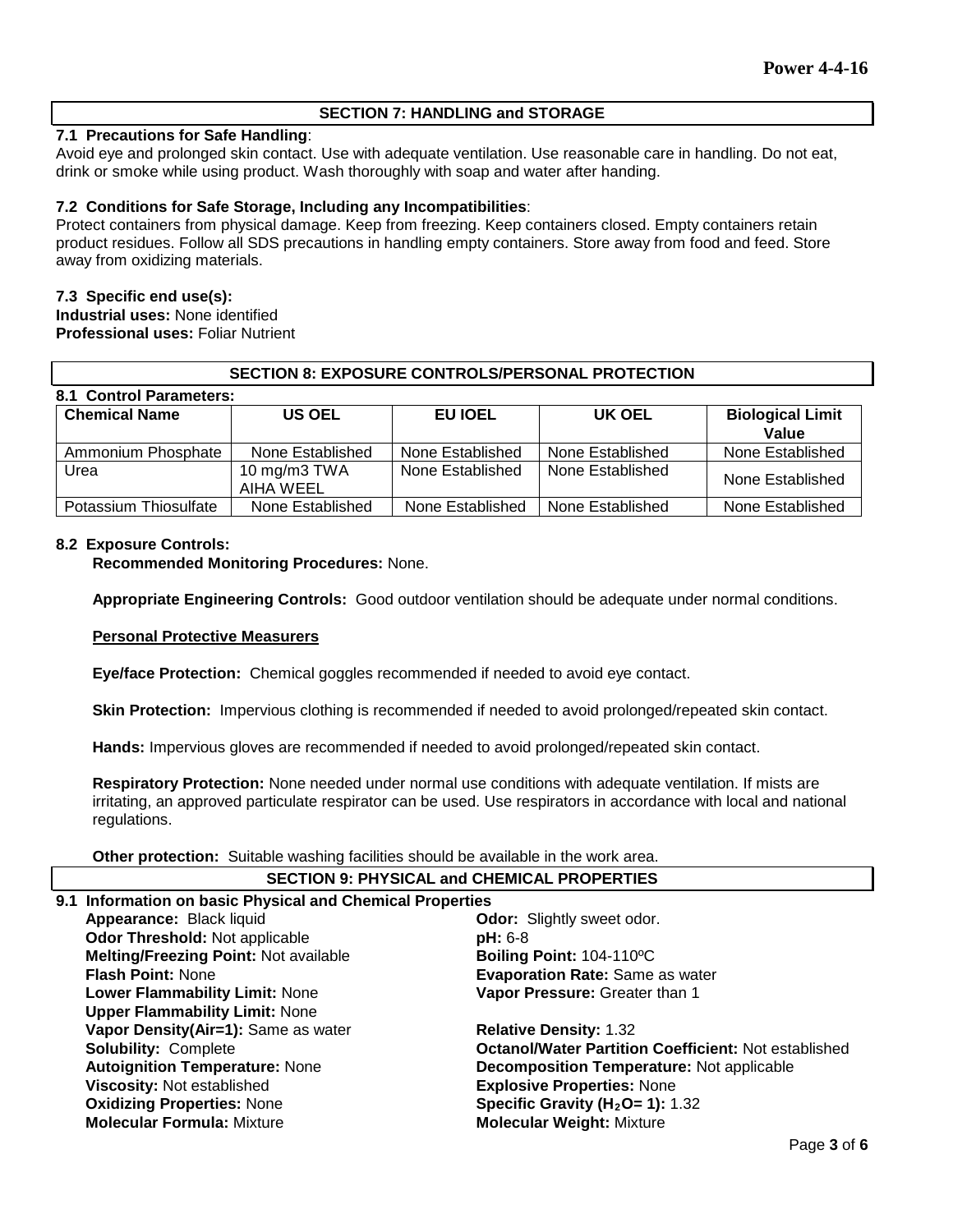## **9.2 Other Information:** None available

## **SECTION 10: STABILITY and REACTIVITY**

- **10.1 Reactivity:** Not reactive under normal conditions
- **10.2 Chemical Stability:** Stable.
- **10.3 Possibility of Hazardous Reactions:** None known.
- **10.4 Conditions to Avoid:** Avoid excessive heat and freezing.
- **10.5 Incompatible Materials:** Incompatible with oxidizing agents.

**10.6 Hazardous Decomposition Products:** Decomposition may produce carbon monoxide and carbon dioxide.

#### **SECTION 11: TOXICOLOGICAL INFORMATION**

**11.1 Information on Toxicological Effects:** 

#### **Potential Health Effects:**

.

**Eye Contact:** May cause mild irritation with redness and tearing.

**Skin contact:** Prolonged skin contact may cause irritation.

**Inhalation:** Excessive inhalation of mists may cause upper respiratory tract irritation.

**Ingestion:** Swallowing may cause gastrointestinal effects including nausea and diarrhea

**Acute toxicity:** No acute toxicity data available for the product.

Ammonium Phosphate: Oral rat LD50 4250 mg/kg; Dermal rat LD50 >2000 mg/kg Potassium Thiosulfate: Oral rat LD50>5000 mg/kg; Dermal rabbit LD50 >2000 mg/kg; Inhalation rat LC50 >5.5 mg/L/4 hr.

Urea: Oral rat LD50: 8471 mg/kg

**Skin corrosion/irritation:** Ammonium phosphate and urea are not irritating to rabbit skin. Potassium thiosulfate is not irritating to skin based on similar structural materials.

**Eye damage/ irritation:** Ammonium phosphate is not irritating to rabbit eyes. Urea is slightly irritating to rabbit eyes. Potassium thiosulfate is not irritating to eyes based on similar structural materials.

**Respiratory Irritation:** No data available. Expected to cause only temporary irritation.

**Respiratory Sensitization:** No data available.

**Skin Sensitization:** No data available.

**Germ Cell Mutagenicity:** Ammonium phosphate was negative in an AMES Test and in an in vitro mammalian chromosome aberration test.

**Carcinogenicity:** No data available. None of the components of this product are listed as carcinogens by IARC.

**Reproductive Toxicity:** No data available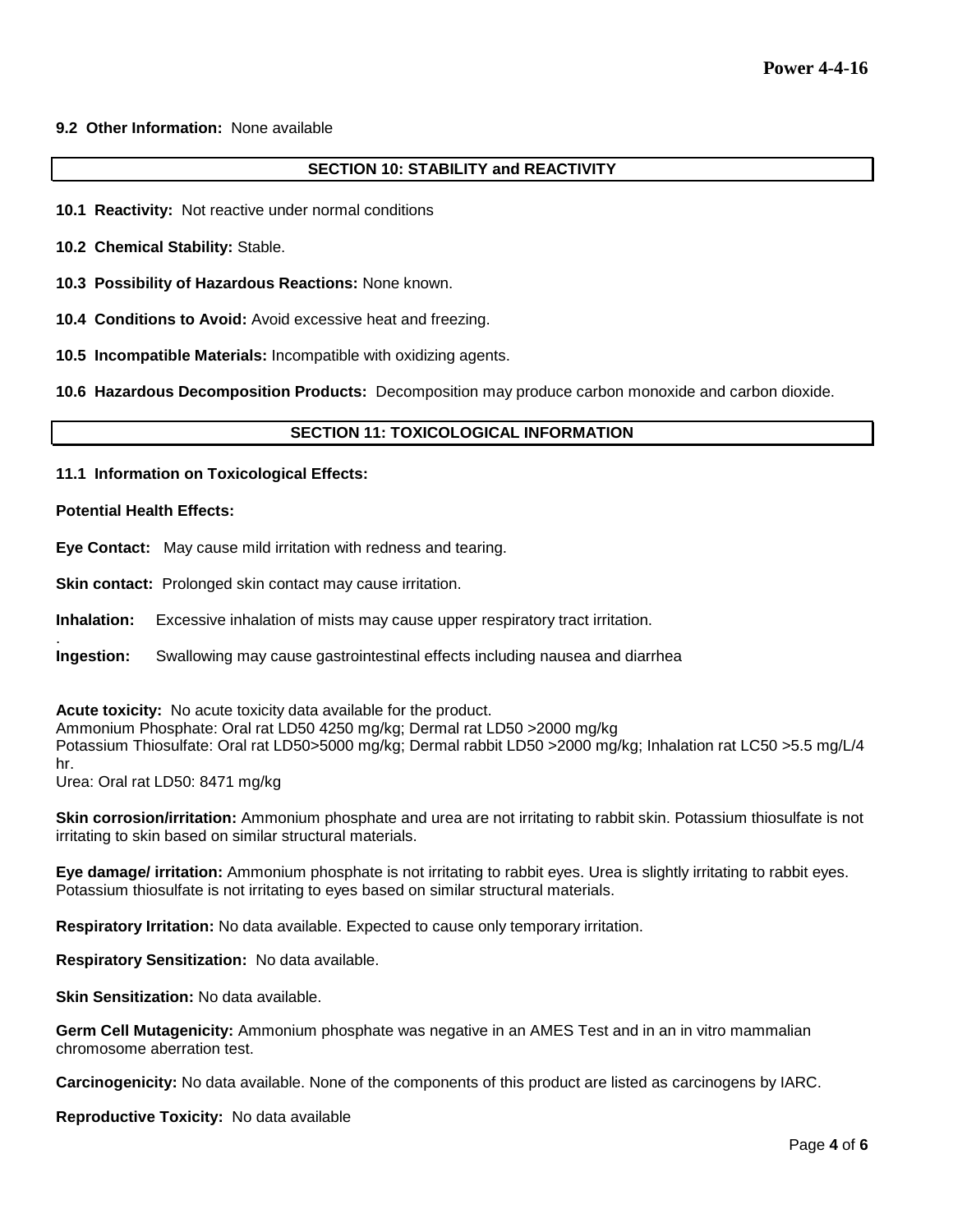# **Specific Target Organ Toxicity**:

Single Exposure: No data available

Repeat Exposure: No data available

# **SECTION 12: ECOLOGICAL INFORMATION**

## **12.1 Toxicity:**

Ammonium phosphate: 96 hr Brachydanio rerio 250 mg/L; 50 hr LC50 daphnia magna 433 mg/L Urea: 24 hr EC50 daphnia magna 10000 mg/L

**12.2 Persistence and degradability:** Biodegradation is not applicable to inorganic substances such as ammonium phosphate and potassium thiosulfate.

**12.3 Bioaccumulative Potential:** No data available. Not expected to be bioaccumulative.

**12.4 Mobility in Soil:** In the soil, product follows natural cycle to provide plant nutrients.

**12.5 Results of PVT and vPvB assessment:** Not required.

**12.6 Other Adverse Effects:** No data available.

## **SECTION 13: DISPOSAL CONSIDERATIONS**

#### **13.1 Waste Treatment Methods:**

Dispose in accordance with local/ and national regulations. Not considered hazardous waste according to EU regulations.

# **SECTION 14: TRANSPORTATION INFORMATION**

|                        | <b>14.1 UN</b><br><b>Number</b> | 14.2 UN Proper Shipping Name | 14.3<br><b>Hazard</b><br>Class(s) | 14.4<br><b>Packing</b><br>Group | 14.5<br><b>Environmental</b><br><b>Hazards</b> |
|------------------------|---------------------------------|------------------------------|-----------------------------------|---------------------------------|------------------------------------------------|
| <b>US DOT</b>          | None                            | Not Regulated                |                                   |                                 |                                                |
| Canadian<br><b>TDG</b> | None                            | Not Regulated                |                                   |                                 |                                                |
| EU<br><b>ADR/RID</b>   | <b>None</b>                     | Not Regulated                |                                   |                                 |                                                |
| <b>IMDG</b>            | None                            | Not Regulated                |                                   |                                 |                                                |
| <b>IATA/ICAO</b>       | None                            | Not Regulated                |                                   |                                 |                                                |

#### **14.6 Special Precautions for User:** None

**14.7 Transport in Bulk According to Annex III MARPOL 73/78 and the IBC Code:** Not determined.

#### **SECTION 15: REGULATORY INFORMATION**

# **15.1 Safety, Health and Environmental Regulations/Legislation Specific for the Substance or Mixture**

#### **US Regulations**

**CERCLA Section 103:** The normal application of fertilizers is exempt from CERCLA reporting. If an accidental release occurs, contact Floratine Products Group for information.